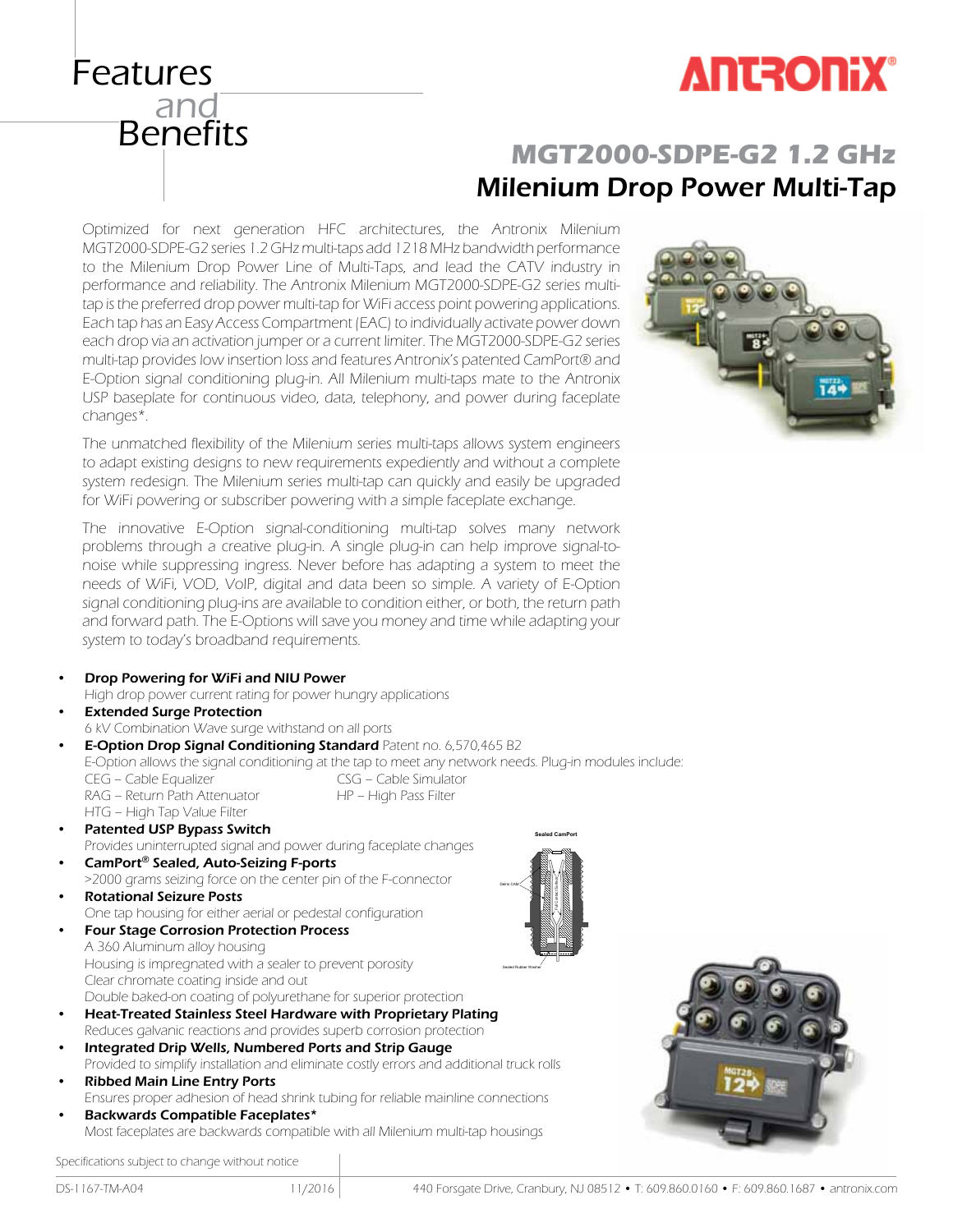# **ANTRONIX®**

# **Electrical Specifications** MGT2200-SDPE-G2 1.2GHz Drop Power Taps

| Tap Value (dB)                         | MGT (dB)     | 04                       |                          | 08      |     | 11      |     | 14      |     | 17      |     | 20      |     | 23      |     | 26      |     | 29      |     | 32    |         |
|----------------------------------------|--------------|--------------------------|--------------------------|---------|-----|---------|-----|---------|-----|---------|-----|---------|-----|---------|-----|---------|-----|---------|-----|-------|---------|
| Frequency (MHz)                        |              |                          |                          |         |     |         |     |         |     |         |     |         |     |         |     |         |     |         |     |       |         |
|                                        | $5 - 19$     | 1.5                      |                          | 1.5     |     | 1.5     |     | 1.5     |     | 1.5     |     | 2.0     |     | 2.0     |     | 1.5     |     | 1.5     |     | 1.5   |         |
| <b>Tap Loss Tolerance</b>              | 20-899       | 2.0                      |                          | 2.0     |     | 2.0     |     | 1.5     |     | 1.5     |     | 1.5     |     | 1.5     |     | 2.0     |     | 2.0     |     | 2.0   |         |
| $(+/-dB)$                              | 900-1000     | 2.0                      |                          | 2.0     |     | 2.0     |     | 2.0     |     | 2.0     |     | 2.0     |     | 2.0     |     | 2.0     |     | 2.0     |     | 2.0   |         |
|                                        | 1001-1218    | 2.5                      |                          | 3.0     |     | 2.5     |     | 2.5     |     | 2.5     |     | 2.5     |     | 2.5     |     | 2.5     |     | 2.5     |     | 2.5   |         |
|                                        |              | Max Avg                  |                          | Max Avg |     | Max Avg |     | Max Avg |     | Max Avg |     | Max Avg |     | Max Avg |     | Max Avg |     | Max Avg |     |       | Max Avg |
|                                        | 5            |                          |                          | 4.1     | 3.9 | 2.0     | 1.7 | 1.3     | 1.0 | 1.2     | 0.8 | 1.0     | 0.6 | 0.7     | 0.4 | 0.7     | 0.4 | 0.7     | 0.4 | 0.7   | 0.4     |
|                                        | 10           | —                        | —                        | 3.6     | 3.4 | 1.8     | 1.4 | 1.2     | 0.8 | 1.1     | 0.6 | 0.9     | 0.5 | 0.6     | 0.3 | 0.6     | 0.3 | 0.6     | 0.4 | 0.6   | 0.3     |
|                                        | 30           |                          |                          | 3.5     | 3.4 | 1.8     | 1.4 | 1.2     | 0.8 | 1.1     | 0.6 | 0.9     | 0.5 | 0.6     | 0.3 | 0.6     | 0.3 | 0.6     | 0.4 | 0.6   | 0.3     |
|                                        | 50           |                          |                          | 3.5     | 3.2 | 1.8     | 1.3 | 1.2     | 0.8 | 1.1     | 0.6 | 0.9     | 0.5 | 0.7     | 0.3 | 0.7     | 0.3 | 0.7     | 0.4 | 0.7   | 0.3     |
|                                        | 100          | —                        | $\overline{\phantom{0}}$ | 3.8     | 3.4 | 2.0     | 1.4 | 1.3     | 0.9 | 1.2     | 0.8 | 1.1     | 0.7 | 0.9     | 0.5 | 0.9     | 0.5 | 0.9     | 0.5 | 0.9   | 0.5     |
| <b>Insertion Loss</b>                  | 330          | —<br>—                   | $\overline{\phantom{0}}$ | 4.2     | 3.9 | 2.2     | 1.9 | 1.5     | 1.3 | 1.4     | 1.1 | 1.3     | 1.0 | 1.1     | 0.8 | 1.1     | 0.8 | 1.1     | 0.8 | 1.1   | $0.8\,$ |
| Max/Avg (dB)                           | 450          | —                        | —                        | 4.3     | 4.1 | 2.4     | 2.1 | 1.6     | 1.4 | 1.5     | 1.2 | 1.3     | 1.1 | 1.1     | 0.9 | 1.1     | 0.9 | 1.1     | 1.0 | 1.1   | 0.9     |
|                                        | 600          |                          |                          | 4.3     | 4.0 | 2.5     | 2.1 | 1.8     | 1.5 | 1.5     | 1.3 | 1.4     | 1.2 | 1.2     | 1.0 | 1.2     | 1.0 | 1.2     | 1.0 | 1.2   | 1.0     |
|                                        | 750          | —                        |                          | 4.3     | 4.0 | 2.6     | 2.3 | 1.9     | 1.7 | 1.5     | 1.4 | 1.5     | 1.2 | 1.3     | 1.1 | 1.3     | 1.1 | 1.3     | 1.1 | 1.3   | $1.0$   |
|                                        | 860          | $\overline{\phantom{0}}$ | $\overline{\phantom{0}}$ | 4.4     | 3.9 | 2.7     | 2.5 | 2.0     | 1.8 | 1.6     | 1.4 | 1.6     | 1.3 | 1.4     | 1.1 | 1.4     | 1.1 | 1.4     | 1.2 | 1.4   | 1.1     |
|                                        | 1000         |                          | $\overline{\phantom{0}}$ | 4.5     | 3.7 | 3.0     | 2.6 | 2.3     | 1.9 | 1.6     | 1.4 | 1.7     | 1.3 | 1.6     | 1.2 | 1.6     | 1.2 | 1.6     | 1.3 | 1.6   | 1.2     |
|                                        | 1218         | –                        |                          | 5.2     | 4.2 | 3.6     | 2.9 | 2.7     | 2.1 | 2.2     | 1.6 | 2.1     | 1.5 | 2.0     | 1.4 | 2.0     | 1.5 | 2.0     | 1.6 | 2.0   | 1.5     |
|                                        | $5-9$        | —                        |                          | 20      |     | 20      |     | 22      |     | 26      |     | 29      |     | 32      |     | 35      |     | 38      |     | 40    |         |
| <b>Output to Tap Isolation</b>         | 10-749       | —                        |                          | 21      |     | 24      |     | 26      |     | 30      |     | 33      |     | 36      |     | 38      |     | 40      |     | 42    |         |
| Min (dB)                               | 750-899      | —                        |                          | 20      |     | 22      |     | 23      |     | 28      |     | 31      |     | 34      |     | 36      |     | 38      |     | 40    |         |
|                                        | 900-1218     |                          |                          | 20      |     | 21      |     | 22      |     | 26      |     | 29      |     | 31      |     | 33      |     | 35      |     | 37    |         |
|                                        | $5-9$        | 20                       |                          | 20      |     | 20      |     | 20      |     | 20      |     | 20      |     | 20      |     | 20      |     | 20      |     | 20    |         |
| Tap to Tap Isolation                   | 10-250       | 25                       |                          | 25      |     | 25      |     | 25      |     | 25      |     | 25      |     | 25      |     | 25      |     | 25      |     | 25    |         |
| Min (dB)                               | 251-749      | 23                       |                          | 23      |     | 23      |     | 23      |     | 23      |     | 23      |     | 23      |     | 23      |     | 23      |     | 23    |         |
|                                        | 750-1218     | 20                       |                          | 20      |     | 20      |     | 20      |     | 20      |     | 20      |     | 20      |     | 20      |     | 20      |     | 20    |         |
|                                        | $5-9$        | 17                       |                          | 18      |     | 18      |     | 18      |     | 18      |     | 18      |     | 18      |     | 18      |     | 18      |     | 18    |         |
| Input/Output<br><b>Return Loss</b>     | 10-749       | 18                       |                          | 17      |     | 18      |     | 18      |     | 18      |     | 18      |     | 18      |     | 18      |     | 18      |     | 18    |         |
| Min (dB)                               | 750-999      | 17                       |                          | 16      |     | 17      |     | 17      |     | 17      |     | 17      |     | 17      |     | 17      |     | 17      |     | 17    |         |
|                                        | 1000-1218 16 |                          |                          | 16      |     | 16      |     | 16      |     | 16      |     | 16      |     | 16      |     | 16      |     | 16      |     | 16    |         |
|                                        | $5-9$        | 18                       |                          | 17      |     | 17      |     | 18      |     | 18      |     | 18      |     | 18      |     | 18      |     | 18      |     | 18    |         |
| <b>Tap Port Return Loss</b><br>Min(dB) | 10-749       | 18                       |                          | 18      |     | 18      |     | 18      |     | 18      |     | 18      |     | 18      |     | 18      |     | 18      |     | 18    |         |
|                                        | 750-999      | 17                       |                          | 17      |     | 17      |     | 17      |     | 17      |     | 17      |     | 17      |     | 17      |     | 17      |     | 17    |         |
|                                        | 1000-1218    | 16                       |                          | 16      |     | 16      |     | 16      |     | 16      |     | 16      |     | 16      |     | 16      |     | 16      |     | 16    |         |
| Hum Mod @ 10 Amps                      | 5-750        |                          |                          | $-65$   |     | $-65$   |     | $-65$   |     | $-65$   |     | $-65$   |     | $-65$   |     | $-65$   |     | $-65$   |     | $-65$ |         |
| Max (dB)                               | 751-1218     | $\qquad \qquad -$        |                          | $-60$   |     | $-60$   |     | $-60$   |     | $-60$   |     | $-60$   |     | $-60$   |     | $-60$   |     | $-60$   |     | $-60$ |         |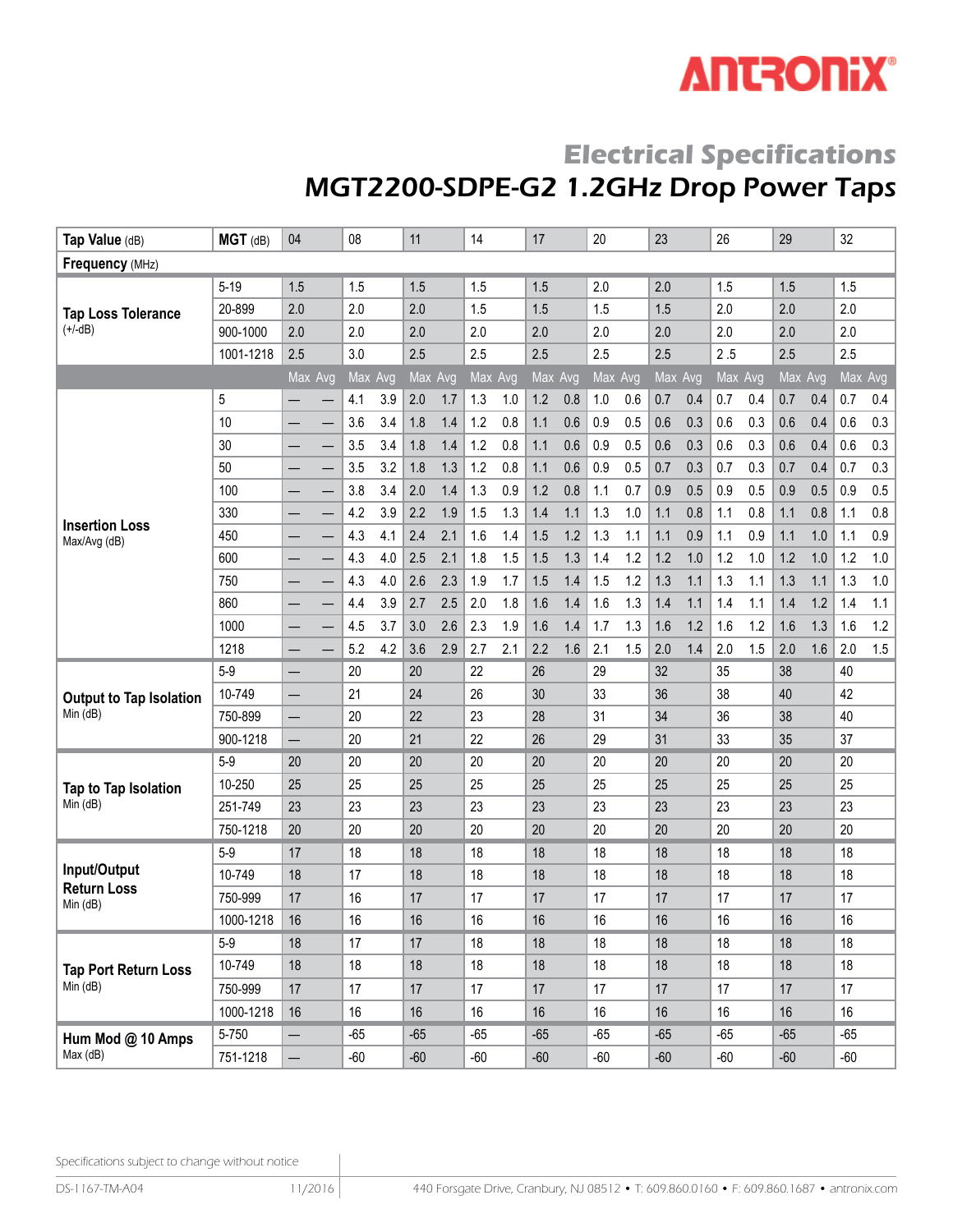# **ANTRONIX®**

### **Electrical Specifications** MGT2400-SDPE-G2 1.2GHz Drop Power Tap

| <b>Tap Value</b>               | MGT (dB)  | 08                       | 11         | 14         | 17         | 20         | 23         | 26         | 29         | 32         | 35             |
|--------------------------------|-----------|--------------------------|------------|------------|------------|------------|------------|------------|------------|------------|----------------|
| Frequency (MHz)                |           |                          |            |            |            |            |            |            |            |            |                |
|                                | $5 - 29$  | 1.5                      | 1.5        | 1.5        | 1.5        | 1.5        | 1.5        | 1.5        | 1.5        | 1.5        | 1.5            |
| <b>Tap Loss Tolerance</b>      | 30-899    | 1.5                      | 1.5        | 1.5        | 1.5        | 1.5        | 1.5        | 1.5        | 1.5        | 1.5        | 1.5            |
| $(+/-dB)$                      | 900-1000  | 2.0                      | 2.0        | 2.0        | 2.0        | 2.0        | 2.0        | 2.0        | 2.0        | 2.0        | 2.0            |
|                                | 1001-1218 | 3.0                      | 3.0        | 2.5        | 2.5        | 2.5        | 2.5        | 2.5        | 2.5        | 2.5        | 2.5            |
|                                |           | Max Avg                  | Max Avg    | Max Avg    | Max Avg    | Max Avg    | Max Avg    | Max Avg    | Max Avg    | Max Avg    | Max Avg        |
|                                | 5         |                          | 3.8<br>4.0 | 2.0<br>1.6 | 1.3<br>1.1 | 1.3<br>1.0 | 1.2<br>0.7 | 0.9<br>0.4 | 0.9<br>0.4 | 0.8<br>0.4 | 0.8<br>0.4     |
|                                | 10        |                          | 3.4<br>3.8 | 1.9<br>1.3 | 1.2<br>1.0 | 1.2<br>0.8 | 1.0<br>0.6 | 0.8<br>0.3 | 0.8<br>0.4 | 0.7<br>0.4 | 0.4<br>0.7     |
|                                | 30        |                          | 3.2<br>3.8 | 1.3<br>1.5 | 1.2<br>0.9 | 1.2<br>0.8 | 0.5<br>1.0 | 0.8<br>0.3 | 0.8<br>0.3 | 0.3<br>0.8 | 0.8<br>0.3     |
|                                | 50        |                          | 3.2<br>3.9 | 1.8<br>1.3 | 1.2<br>0.9 | 1.2<br>0.8 | 1.0<br>0.5 | 0.9<br>0.3 | 0.9<br>0.3 | 0.9<br>0.3 | 0.3<br>0.9     |
|                                | 100       | —                        | 3.3<br>4.0 | 2.0<br>1.4 | 1.3<br>1.0 | 1.2<br>0.9 | 1.1<br>0.6 | 0.4<br>1.0 | 1.0<br>0.4 | 1.0<br>0.4 | 0.4<br>1.0     |
| <b>Insertion Loss</b>          | 330       |                          | 4.3<br>4.0 | 2.2<br>1.9 | 1.5<br>1.6 | 1.4<br>1.3 | 1.3<br>1.1 | 1.1<br>0.9 | 0.9<br>1.1 | 1.0<br>0.8 | 0.8<br>1.0     |
| Max/Avg (dB)                   | 450       |                          | 4.0<br>4.3 | 2.4<br>2.1 | 1.7<br>1.5 | 1.6<br>1.4 | 1.3<br>1.1 | 1.1<br>0.9 | 1.1<br>0.9 | 0.9<br>1.1 | $0.9\,$<br>1.1 |
|                                | 600       |                          | 4.2<br>4.7 | 2.3<br>2.6 | 1.9<br>1.6 | 1.7<br>1.4 | 1.2<br>1.5 | 1.2<br>1.0 | 1.2<br>1.0 | 1.0<br>1.2 | 1.2<br>1.0     |
|                                | 750       |                          | 4.1<br>4.8 | 2.8<br>2.5 | 2.0<br>1.7 | 1.8<br>1.5 | 1.6<br>1.3 | 1.4<br>1.1 | 1.4<br>1.1 | 1.4<br>1.0 | $1.0$<br>1.4   |
|                                | 860       |                          | 4.9<br>4.1 | 2.8<br>3.0 | 2.2<br>1.9 | 2.0<br>1.7 | 1.8<br>1.4 | 1.6<br>1.2 | 1.6<br>1.3 | 1.6<br>1.2 | 1.6<br>1.2     |
|                                | 1000      |                          | 4.3<br>5.1 | 3.4<br>3.0 | 2.5<br>2.1 | 2.0<br>1.7 | 1.8<br>1.6 | 1.8<br>1.3 | 1.8<br>1.4 | 1.3<br>1.8 | 1.3<br>1.8     |
|                                | 1218      | —                        | 5.5<br>5.8 | 3.8<br>4.1 | 3.0<br>2.7 | 2.5<br>2.3 | 2.2<br>2.0 | 2.1<br>1.9 | 2.1<br>2.0 | 2.1<br>1.9 | 2.1<br>1.9     |
|                                | $5-9$     |                          | 20         | 22         | 26         | 30         | 30         | 32         | 34         | 36         | 38             |
| <b>Output to Tap Isolation</b> | 10-749    | —                        | 23         | 25         | 28         | 34         | 36         | 38         | 40         | 42         | 44             |
| Min (dB)                       | 750-899   | —                        | 22         | 25         | 28         | 32         | 34         | 36         | 38         | 40         | 42             |
|                                | 900-1218  | —                        | 22         | 25         | 28         | 30         | 32         | 34         | 36         | 38         | 40             |
|                                | $5-9$     | 20                       | 20         | 20         | 20         | 20         | 20         | 20         | 20         | 20         | 20             |
| Tap to Tap Isolation           | 10-250    | 25                       | 25         | 25         | 25         | 25         | 25         | 25         | 25         | 25         | 25             |
| Min (dB)                       | 251-749   | 23                       | 23         | 23         | 23         | 23         | 23         | 23         | 23         | 23         | 23             |
|                                | 750-1218  | 20                       | 20         | 20         | 20         | 20         | 20         | 20         | 20         | 20         | 20             |
|                                | $5 - 29$  | 17                       | 18         | 18         | 18         | 18         | 18         | 18         | 18         | 18         | 18             |
| Input/Output Return            | 30-599    | 16                       | 16         | 16         | 17         | 17         | 17         | 17         | 17         | 17         | 17             |
| Loss<br>Min (dB)               | 600-999   | 15                       | 15         | 16         | 16         | 16         | 16         | 16         | 16         | 16         | 16             |
|                                | 1000-1218 | 15                       | 15         | 16         | 16         | 16         | 16         | 16         | 16         | 16         | 16             |
|                                | $5-9$     | 17                       | 17         | 17         | 17         | 17         | 17         | 17         | 17         | 17         | 17             |
| <b>Tap Port Return Loss</b>    | 10-749    | 17                       | 17         | 17         | 17         | 17         | 17         | 17         | 17         | 17         | 17             |
| Min (dB)                       | 750-999   | 16                       | 16         | 16         | 16         | 16         | 16         | 16         | 16         | 16         | 16             |
|                                | 1000-1218 | 16                       | 16         | 16         | 16         | 16         | 16         | 16         | 16         | 16         | 16             |
| Hum Mod @ 10 Amps              | 5-750     |                          | $-65$      | $-65$      | $-65$      | $-65$      | -65        | $-65$      | $-65$      | $-65$      | $-65$          |
| Max (dB)                       | 751-1218  | $\overline{\phantom{0}}$ | $-60$      | $-60$      | $-60$      | $-60$      | $-60$      | $-60$      | $-60$      | $-60$      | $-60$          |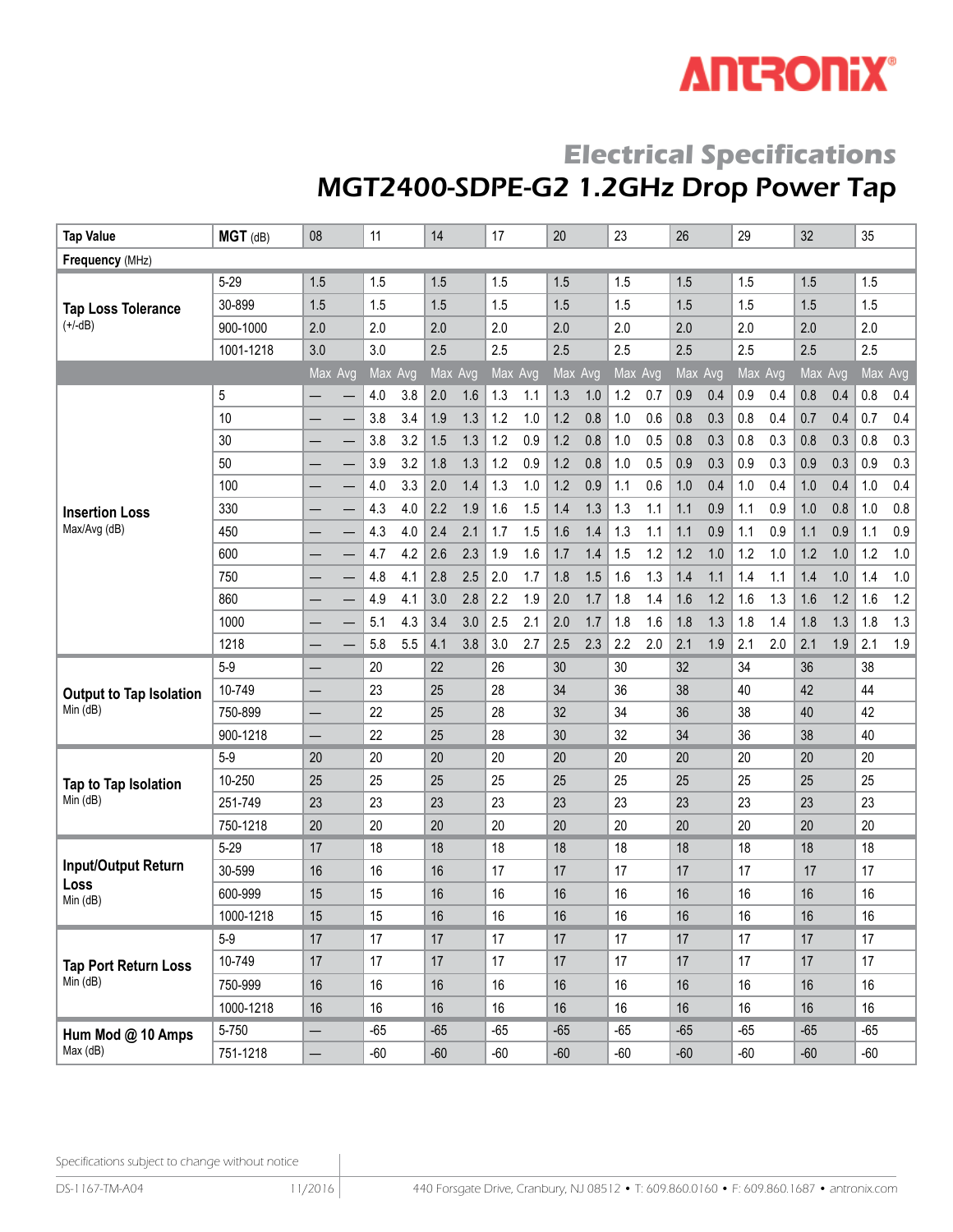# **ANTRONIX®**

# **Electrical Specifications**

# MGT2800-SDPE-G2 1.2GHz Drop Power Tap

| <b>Tap Value</b>                | $MGT$ (dB)     | 12  |     | 15    |     | 18    |     | 21    |     | 24    |     | 27    |     | 30    |     |
|---------------------------------|----------------|-----|-----|-------|-----|-------|-----|-------|-----|-------|-----|-------|-----|-------|-----|
| Frequency (MHz)                 |                |     |     |       |     |       |     |       |     |       |     |       |     |       |     |
|                                 | $5 - 19$       | 2.0 |     | 2.5   |     | 2.0   |     | 2.0   |     | 2.0   |     | 2.0   |     | 2.0   |     |
|                                 | 20-899         | 2.0 |     | 2.5   |     | 2.0   |     | 2.0   |     | 2.0   |     | 2.0   |     | 2.2   |     |
| Tap Loss Tolerance (+/-dB)      | 900-1000       | 2.5 |     | 2.5   |     | 2.5   |     | 2.5   |     | 2.5   |     | 2.5   |     | 2.5   |     |
|                                 | 1001-1218      | 3.5 |     | 3.5   |     | 3.5   |     | 3.5   |     | 3.5   |     | 3.5   |     | 3.5   |     |
|                                 |                | Max | Avg | Max   | Avg | Max   | Avg | Max   | Avg | Max   | Avg | Max   | Avg | Max   | Avg |
|                                 | $\overline{5}$ |     |     | 4.0   | 3.8 | 2.0   | 1.6 | 1.4   | 1.0 | 1.1   | 0.7 | 0.8   | 0.5 | 0.6   | 0.3 |
|                                 | 10             |     |     | 3.8   | 3.4 | 1.8   | 1.3 | 1.3   | 0.8 | 1.0   | 0.6 | 0.7   | 0.4 | 0.5   | 0.3 |
|                                 | 30             |     |     | 3.7   | 3.2 | 1.8   | 1.3 | 1.3   | 0.7 | 1.0   | 0.6 | 0.7   | 0.4 | 0.5   | 0.3 |
|                                 | 50             |     |     | 3.8   | 3.2 | 1.8   | 1.3 | 1.3   | 0.7 | 1.0   | 0.6 | 0.7   | 0.4 | 0.5   | 0.3 |
|                                 | 100            |     |     | 3.9   | 3.4 | 2.0   | 1.4 | 1.4   | 0.9 | 1.2   | 0.8 | 1.1   | 0.6 | 0.9   | 0.5 |
| <b>Insertion Loss</b>           | 330            |     |     | 4.4   | 4.0 | 2.2   | 1.9 | 1.6   | 1.3 | 1.3   | 1.1 | 1.3   | 1.0 | 1.2   | 0.8 |
| Max/Avg (dB)                    | 450            |     |     | 4.4   | 4.1 | 2.4   | 2.0 | 1.7   | 1.4 | 1.4   | 1.2 | 1.4   | 1.0 | 1.2   | 0.8 |
|                                 | 600            |     |     | 4.6   | 4.3 | 2.6   | 2.2 | 1.9   | 1.5 | 1.5   | 1.3 | 1.4   | 1.1 | 1.2   | 1.0 |
|                                 | 750            |     |     | 4.6   | 4.2 | 2.8   | 2.3 | 2.0   | 1.6 | 1.6   | 1.4 | 1.5   | 1.2 | 1.3   | 1.0 |
|                                 | 860            |     |     | 4.6   | 4.0 | 2.9   | 2.5 | 2.2   | 1.8 | 1.8   | 1.5 | 1.6   | 1.3 | 1.4   | 1.1 |
|                                 | 1000           |     |     | 4.6   | 3.9 | 3.1   | 2.8 | 2.4   | 2.0 | 2.0   | 1.6 | 1.7   | 1.4 | 1.6   | 1.3 |
|                                 | 1218           |     |     | 5.3   | 4.9 | 3.7   | 3.2 | 2.9   | 2.5 | 2.4   | 2.0 | 2.2   | 1.8 | 2.0   | 1.7 |
|                                 | $5-9$          |     |     | 23    |     | 25    |     | 28    |     | 30    |     | 34    |     | 36    |     |
| <b>Output to Tap Isolation</b>  | 10-749         |     |     | 25    |     | 30    |     | 32    |     | 34    |     | 36    |     | 38    |     |
| Min (dB)                        | 750-899        | —   |     | 25    |     | 27    |     | 29    |     | 32    |     | 34    |     | 36    |     |
|                                 | 900-1218       |     |     | 23    |     | 26    |     | 28    |     | 29    |     | 30    |     | 32    |     |
|                                 | $5-9$          | 20  |     | 20    |     | 20    |     | 20    |     | 20    |     | 20    |     | 20    |     |
| Tap to Tap Isolation            | 10-250         | 25  |     | 25    |     | 25    |     | 25    |     | 25    |     | 25    |     | 25    |     |
| Min (dB)                        | 251-749        | 23  |     | 23    |     | 23    |     | 23    |     | 23    |     | 23    |     | 23    |     |
|                                 | 750-1218       | 20  |     | 20    |     | 20    |     | 20    |     | 20    |     | 20    |     | 20    |     |
|                                 | $5-9$          | 18  |     | 18    |     | 18    |     | 18    |     | 18    |     | 18    |     | 18    |     |
| <b>Input/Output Return Loss</b> | 10-749         | 17  |     | 17    |     | 17    |     | 17    |     | 17    |     | 17    |     | 17    |     |
| Min (dB)                        | 750-999        | 17  |     | 17    |     | 17    |     | 17    |     | 17    |     | 17    |     | 17    |     |
|                                 | 1000-1218      | 16  |     | 16    |     | 16    |     | 16    |     | 16    |     | 16    |     | 16    |     |
|                                 | $5-9$          | 18  |     | 18    |     | 18    |     | 18    |     | 18    |     | 18    |     | 18    |     |
| <b>Tap Port Return Loss</b>     | 10-749         | 18  |     | 18    |     | 18    |     | 18    |     | 18    |     | 18    |     | 18    |     |
| Min (dB)                        | 750-999        | 17  |     | 17    |     | 17    |     | 17    |     | 17    |     | 17    |     | 17    |     |
|                                 | 1000-1218      | 16  |     | 16    |     | 16    |     | 16    |     | 16    |     | 16    |     | 16    |     |
| Hum Mod @ 10 Amps               | 5-750          |     |     | $-65$ |     | $-65$ |     | $-65$ |     | $-65$ |     | $-65$ |     | $-65$ |     |
| Max (dB)                        | 751-1218       | —   |     | $-60$ |     | $-60$ |     | $-60$ |     | $-60$ |     | $-60$ |     | $-60$ |     |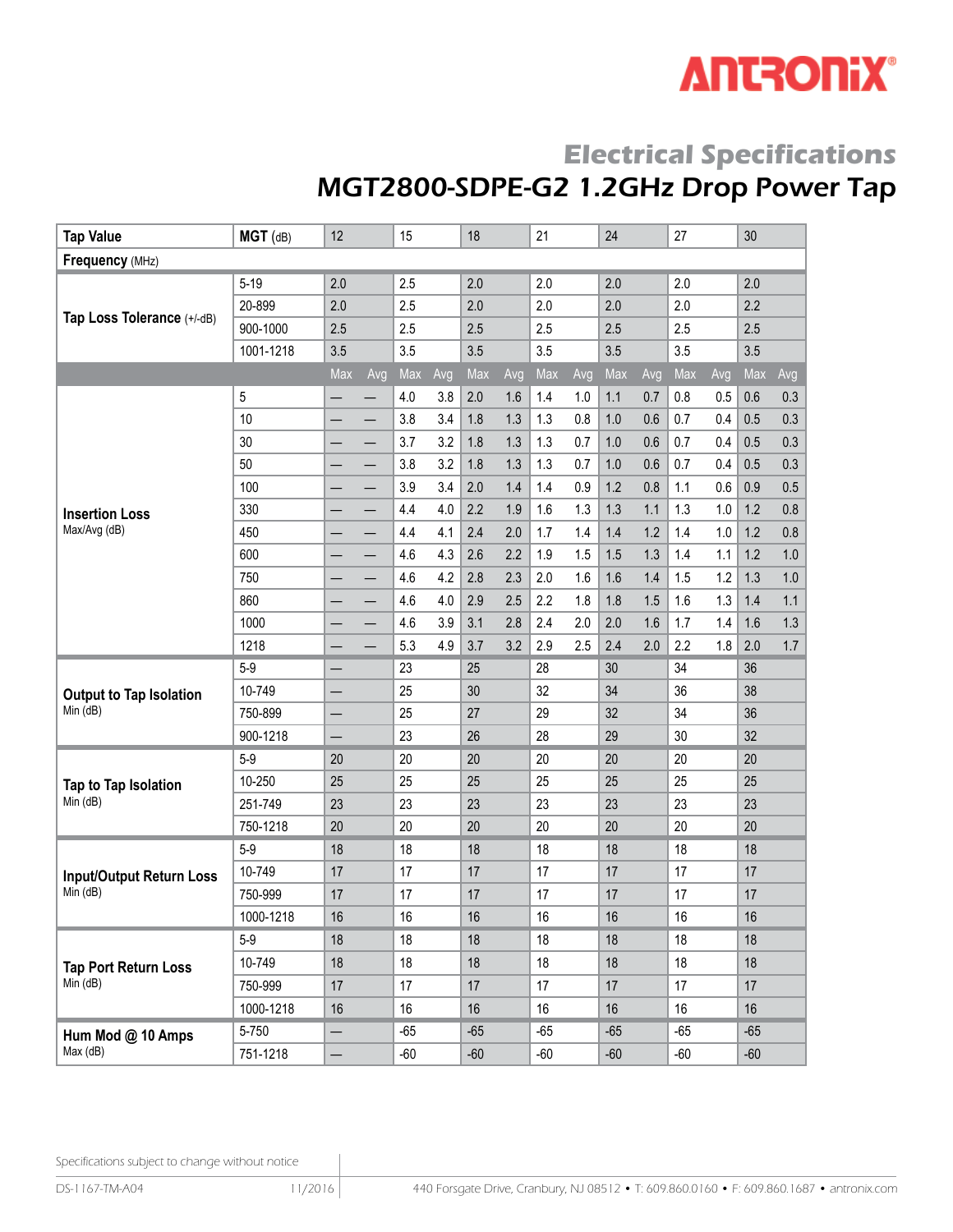

### **Specifications** Milenium Drop Power Multi-Tap

| <b>General</b>               |                                                                      |
|------------------------------|----------------------------------------------------------------------|
| Nominal Impedance            | 75 <sub>0</sub>                                                      |
| F-connector Type             | ANSI/SCTE-01 Compliant CamPort® F-port                               |
| Surge Withstand              | 6 kV Combination Wave Surge per IEEE C62.41 Category B3 on all Ports |
| Power Rating                 | 12 Amps Continuous (In to Out), 1.5 Amps Continuous (In to Tap)      |
| <b>RFI</b>                   | 110 dB $(min)$                                                       |
| <b>Environmental</b>         |                                                                      |
| Pressure Seal                | 15 psi                                                               |
| <b>Operating Temperature</b> | -40 $^{\circ}$ C to 60 $^{\circ}$ C                                  |
| <b>Corrosion Resistance</b>  | Meets ANSI/SCTE Specification                                        |

#### Ordering Information



Table 1. Tap Value Color Codes